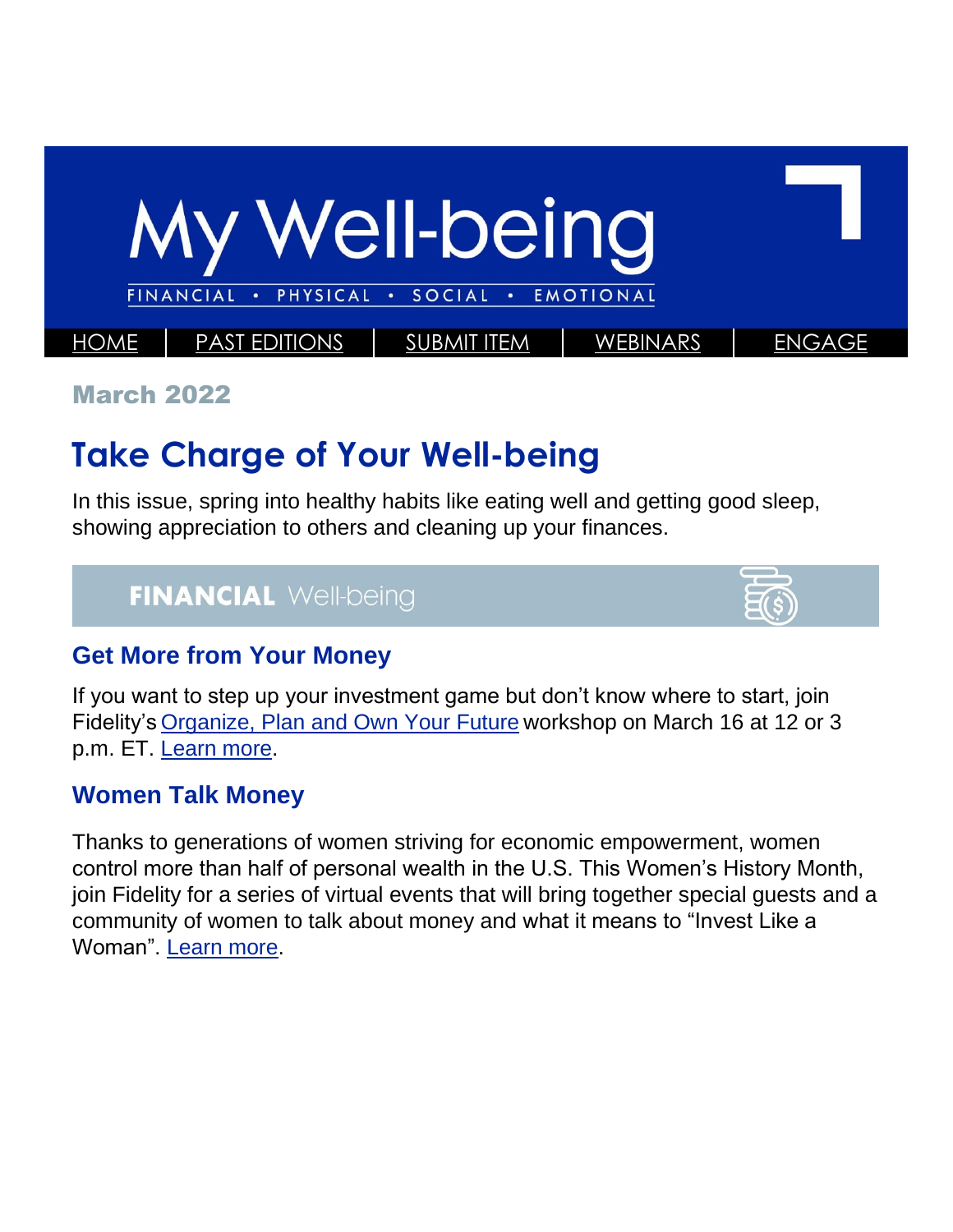# **PHYSICAL Well-being**

#### **Get Rewarded for Making Healthy Choices**

Earn \$500 for yourself and \$500 for your covered spouse or partner through our Well-being Incentive Program. To start, take the Health Assessment on *[Engage.](https://app.engage-wellbeing.com/v2/login)* [Learn more.](https://totalrewards.northropgrumman.com/article/112/well-being-incentive-program)

#### **Eat Well for your Well-being**

You already know that eating well can help manage your weight or a chronic illness, but did you know you have support building these healthy habits? Kickstart a new routine this Nutrition Month by eating well for your well-being. [Learn more.](https://totalrewards.northropgrumman.com/article/117/eat-well-for-your-well-being)

## **SOCIAL Well-being**

#### **Support the Northrop Grumman SleevesUp Campaign**

The American Red Cross is facing a national blood [crisis](https://www.redcrossblood.org/donate-blood/dlp/red-cross-national-blood-shortage-crisis.html) – its worst blood shortage in over a decade. Help us reach our goal of 1,000 employees [pledging](https://sleevesup.redcrossblood.org/campaign/northrop-grumman-sleevesup-campaign/) to donate blood. Plus, tell us why you are inspired to donate; [reach out](mailto:OneMagazine@ngc.com) to share your story.

#### **Volunteer to be a Well-being Champion**

Do you have a passion for your well-being and the well-being of others? Volunteer to be part of the expanding Well-being Champions network and support Northrop Grumman's goal to promote physical, financial, emotional and social wellness. As a Well-being Champion, you'll be part of a team helping to build awareness and engagement in the company's My Well-being Program. [Learn more.](https://totalrewards.northropgrumman.com/article/111/well-being-champions)

# **EMOTIONAL Well-being**



 $o$ Oo

#### **Don't Lose Sleep Over Springing Forward**

Daylight Savings begins on March 13, and it's also the start of Sleep Awareness Week. Catch more zzz's and get the rest you need. [Learn more.](https://totalrewards.northropgrumman.com/article/114/dont-lose-sleep-over-spring-forward)